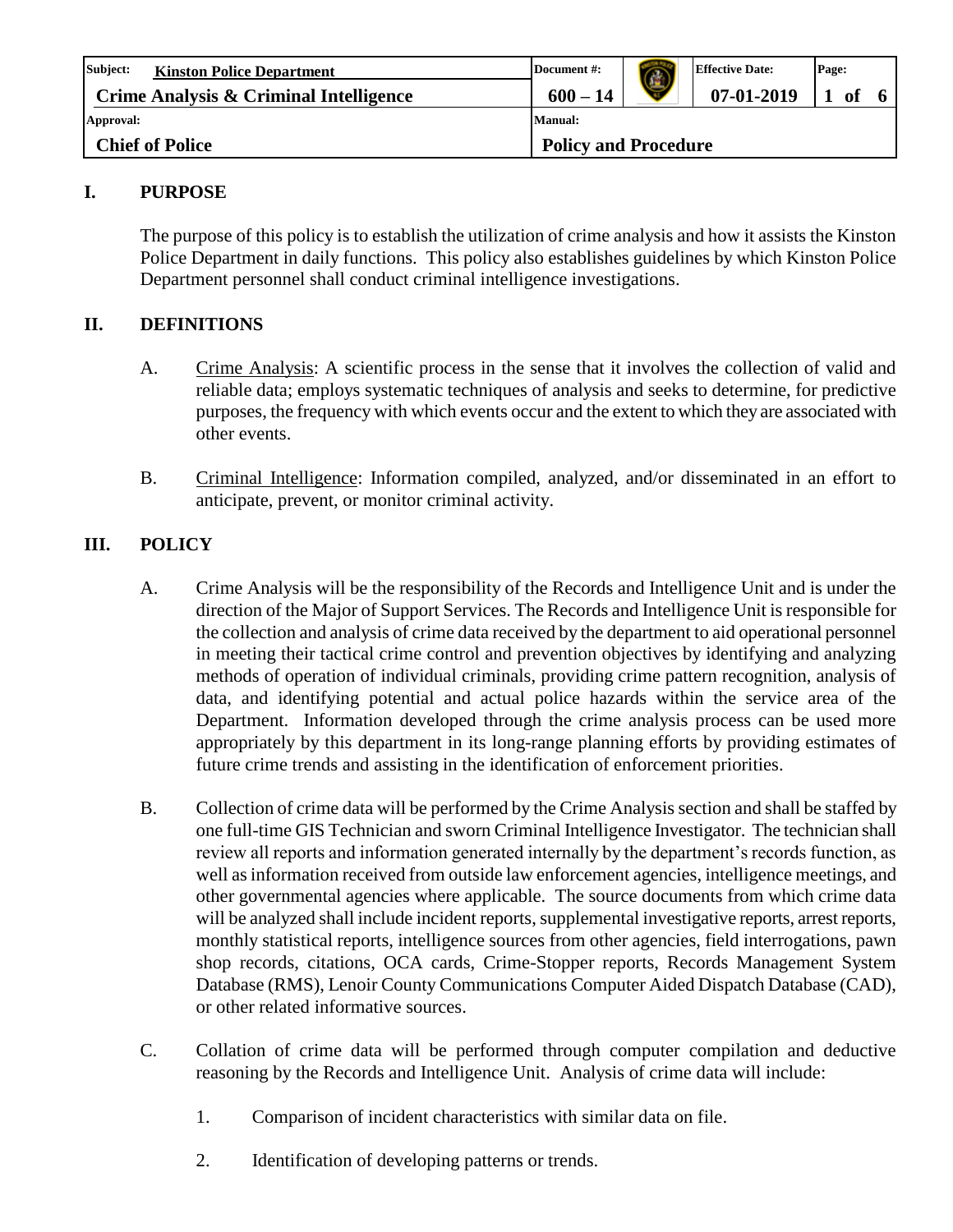| Subject: | <b>Kinston Police Department</b>       | Document #: | $\bigcirc$ | <b>Effective Date:</b> | Page: |  |
|----------|----------------------------------------|-------------|------------|------------------------|-------|--|
|          | Crime Analysis & Criminal Intelligence | $600 - 14$  |            | $07-01-2019$ 2 of      |       |  |

- D. The GIS technician shall provide computer generated printouts of crime by geographic location, crime type, time of day, day of week, and, if available, modus operandi factors.
- E. Distribution of Crime Analysis Information
	- 1. Crime analysis information will be disseminated to the appropriate units or persons on a timely basis.
	- 2. Information relevant to the operational and tactical plans of specific units will be sent directly to them at their request.
	- 3. Information relevant to the development of the Department's strategic plans will be provided to the appropriate command staff personnel. When information pertains to tactical and strategic plans, it shall be provided to all affected units.
	- 4. Information relevant to potential and actual police hazards within the community shall be communicated to the appropriate personnel so that effective techniques may be employed to counteract the hazards.
	- 5. Analyzed crime information will be disseminated to appropriate individuals within the Department on a regular basis which includes daily, monthly, quarterly, bi-annually, and annual reporting. Specific timely information will be disseminated as available, as needed, or upon request. Types of information disseminated will include:
		- a. Crime analysis bulletins.
		- b. Wanted and missing persons bulletins.
		- c. Weekly crime statistical reports.
		- d. Crime-specific memorandum.
		- e. Responses to special requests.
		- f. Crime projections (forecasts).
		- g. Electronic dissemination of information obtained from Communications CAD log.
	- 6. Information developed through crime analysis may be released to sources outside the Department after review and approval by the Chief of Police.
- F. For the crime analysis function to be effective, several elements should be present. One of these elements is feedback on the analyzed information from the units receiving and using same.
	- 1. Feedback analysis and program evaluation will be accomplished by: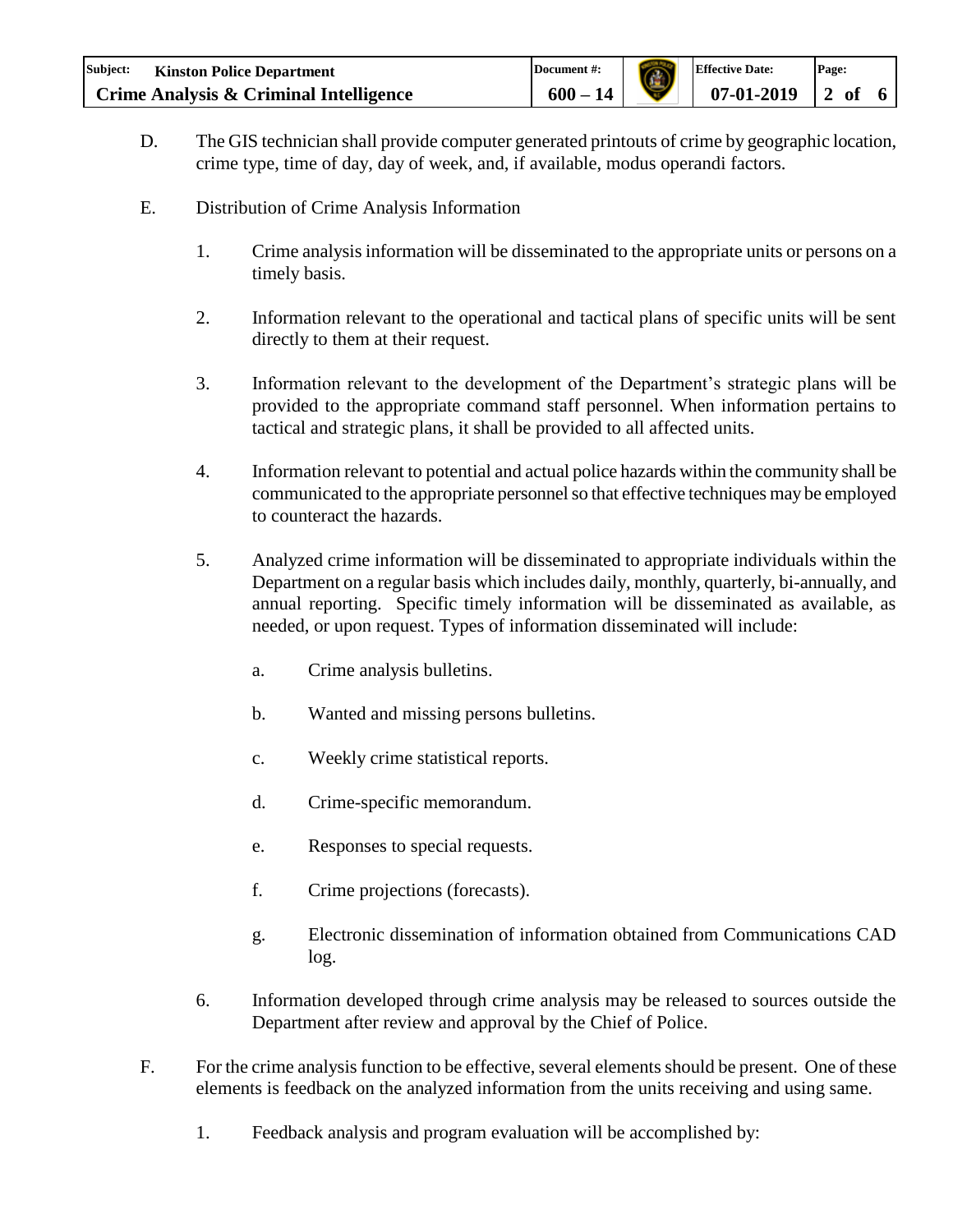- a. Tracking special requests for crime analysis;
- b. Monitoring changes in crime trends which are impacted upon by tactical operations and strategic planning;
- c. Comparison of projected crimes against reported crimes.
- G. The Records and Intelligence Unit will forward a monthly Crime Analysis Report to the Support Service Major and the Chief of Police.
- H. When the Records and Intelligence Unit identifies a crime pattern of significance, the Chief of Police shall be informed immediately. In this way, counter-measures may be developed in a timely and effective manner.
- I. Crime analysis should identify similarities and patterns of crimes, screen and categorize suspects, and aid in assembling and categorizing specific crimes that may involve an offender. To accomplish effective crime analysis, the following factors are to be included:
	- 1. Frequency by Type of Crime

Felonies **Misdemeanors** Infractions All other complaints

2. Geographic Factors

Map References Patrol Districts Patrol Sectors

3. Temporal Factors

Clothing Speech Type of weapon Threat of weapon

Method of travel Be on the lookout (BOLO) All elements that can be altered or disguised

Date Time Day of week Span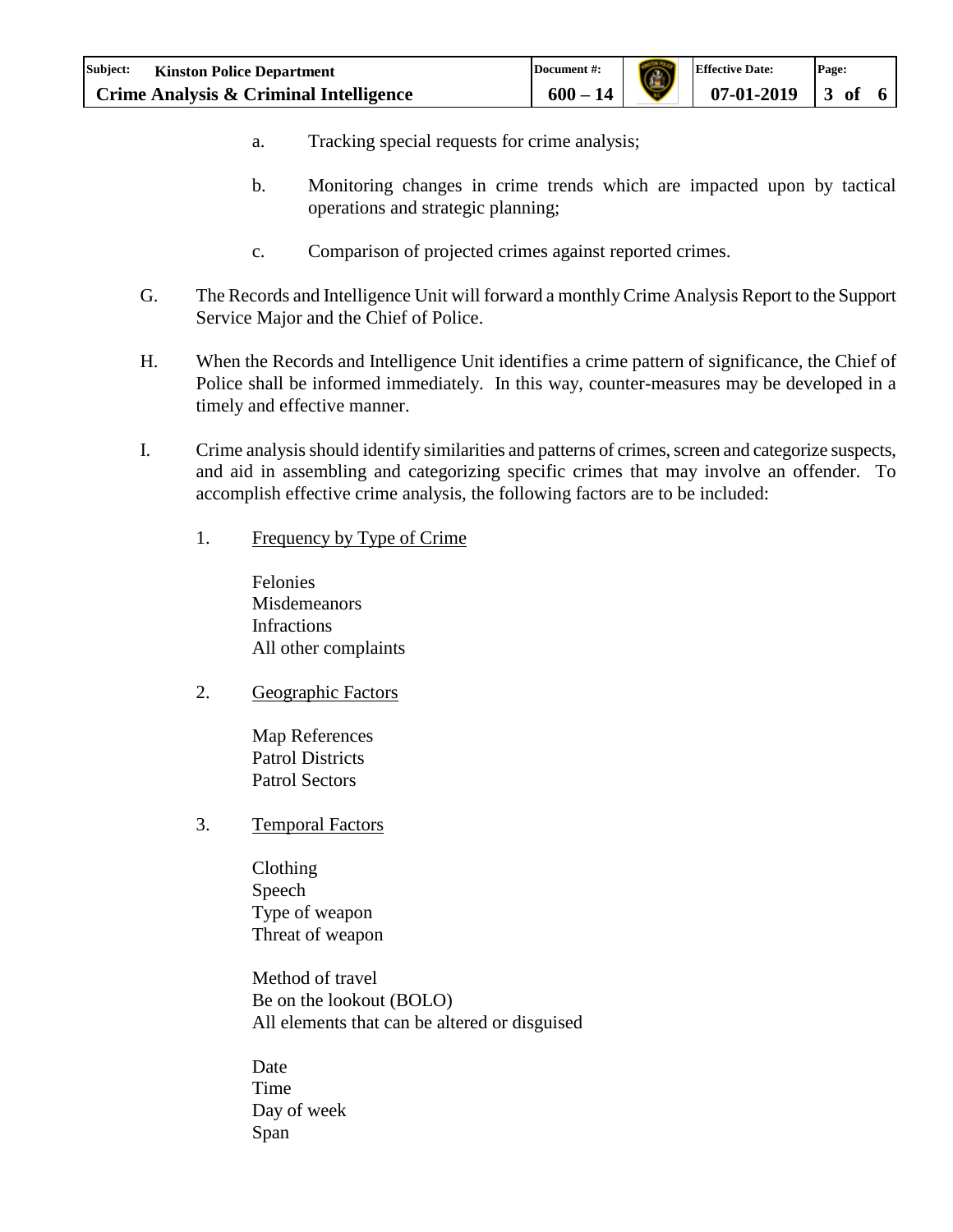### 4. Victim and Target Descriptors

Victim demographics Target demographics

### 5. Suspect Descriptors

Sex Height Weight Eye color Hair color Age Race Scars/Tattoos

### 6. Suspect Vehicle Descriptors

Vehicle license number Vehicle color, make, model, year Unique characteristics

7. Modus Operandi Factors

Point of entry Ransacked Malicious destruction Remove fingerprints Use of tools

#### 8. Physical Evidence Information

Unique tools or instruments Latent fingerprints suitable for comparison purposes Other crime scene trace-evidence (blood, hair, semen, DNA)

### 9. Problem Oriented or Community Policing Strategies

Target areas Crime prevention efforts Neighborhood Watch

- J. Legality, Content, and Integrity of Criminal Intelligence Information
	- 1. Criminal intelligence personnel and equipment shall be used as necessary in the collection of raw data, strategic intelligence, tactical intelligence, operational intelligence, and as support for legitimate overt and covert law enforcement operations.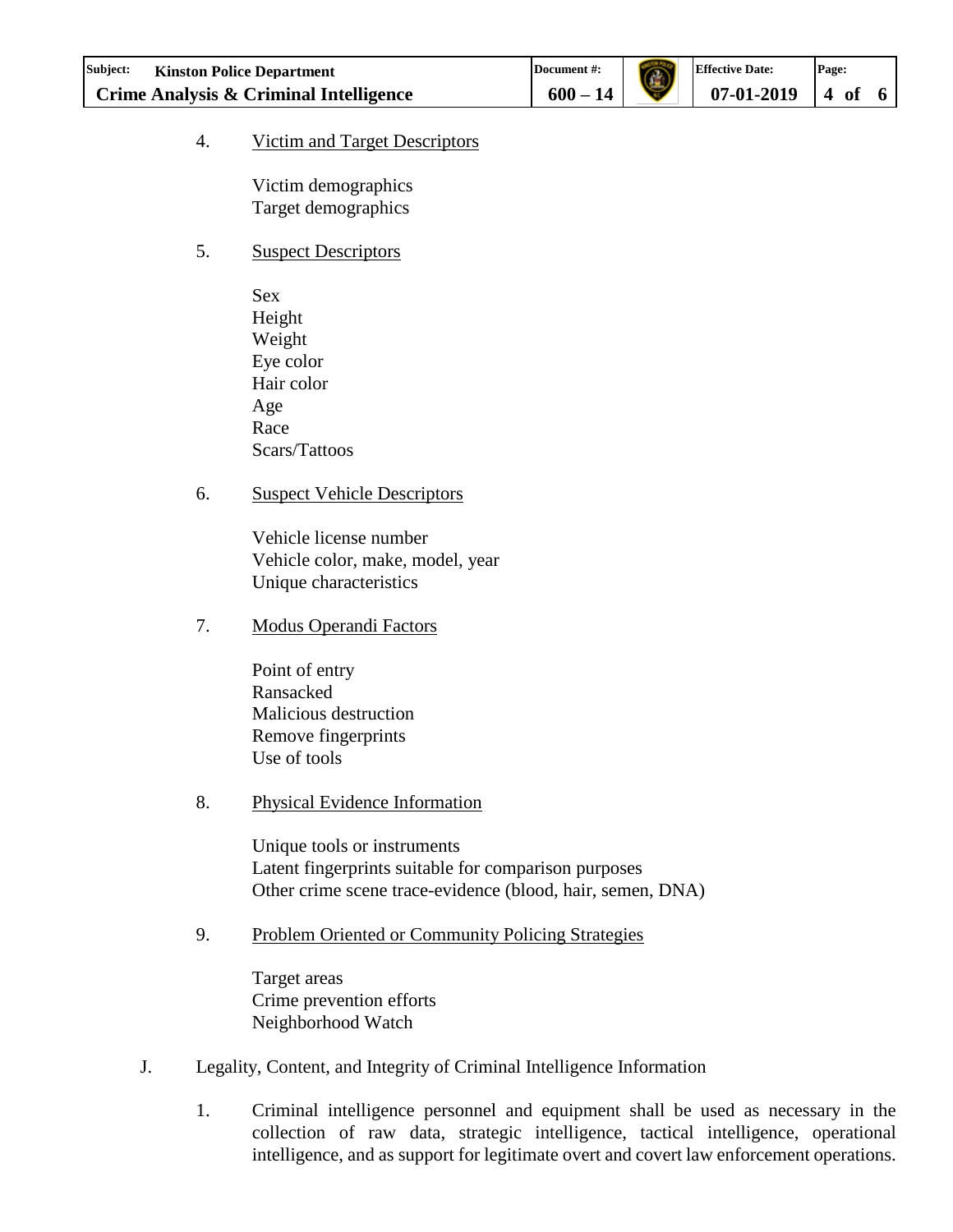| Subject: | <b>Kinston Police Department</b>       | Document #: | <b>Effective Date:</b> | Page: |  |
|----------|----------------------------------------|-------------|------------------------|-------|--|
|          | Crime Analysis & Criminal Intelligence | $600 - 14$  | $07-01-2019$ 5 of      |       |  |

The criminal intelligence function shall in no way be used to collect information for any reasons not related to crime or suspected criminal activity.

- 2. Intelligence information collected shall be limited to information concerning groups or individuals known or suspected of threatening, planning, organizing, financing or committing criminal activities including, but not limited to; organized crime activity; illegal drug activity; vice activity; career criminal activity; terrorism; gang activity; activities promoting community unrest. All information collected shall meet the reasonable suspicion standard established in 28CFR Part 23, and is subject to audit and inspection by the Major of Support Services.
- 3. Information included in criminal intelligence files shall be rated by source reliability, content validity, and sensitivity. No political, religious, or social views, associations, or activities data may be maintained unless such information directly relates to criminal conduct or activities.
- 4. Ratings for source reliability are: reliable, usually reliable, unreliable, unknown.
- 5. Ratings for content validity are: confirmed, probable, doubtful, cannot be judged.
- 6. Ratings for sensitivity are: open to the public, classified.
- K. Purging Criminal Intelligence Files
	- 1. Guidelines for purging criminal intelligence files are:
		- a. Permanent files shall be purged after five years of no evidence of ongoing criminal activity.
		- b. Temporary files shall be purged at the end of one year provided sufficient information to upgrade the file to permanent status is not obtained.
		- c. Working files shall be purged after 90 days if the information is not verified and upgraded to temporary or permanent status.
	- 2. All purged intelligence files shall be destroyed by shredding or deleting from the computerized database. Files shall be destroyed by the criminal intelligence officer under the direct supervision of the Professional Standards/Records Section. Records regarding the destruction of criminal intelligence information shall be maintained by the criminal intelligence officer and shall include; the date destroyed; the name and department ID number of the officer destroying the information.
- L. The intelligence records of the special investigator assigned to the criminal intelligence function shall be designated a secure area with restricted access. All criminal intelligence files shall be maintained in this office separate from other Department records. All criminal intelligence records, computerized and physical are designated as having restricted access and are only accessible to authorized personnel. Access to computerized files is restricted and is accessible by